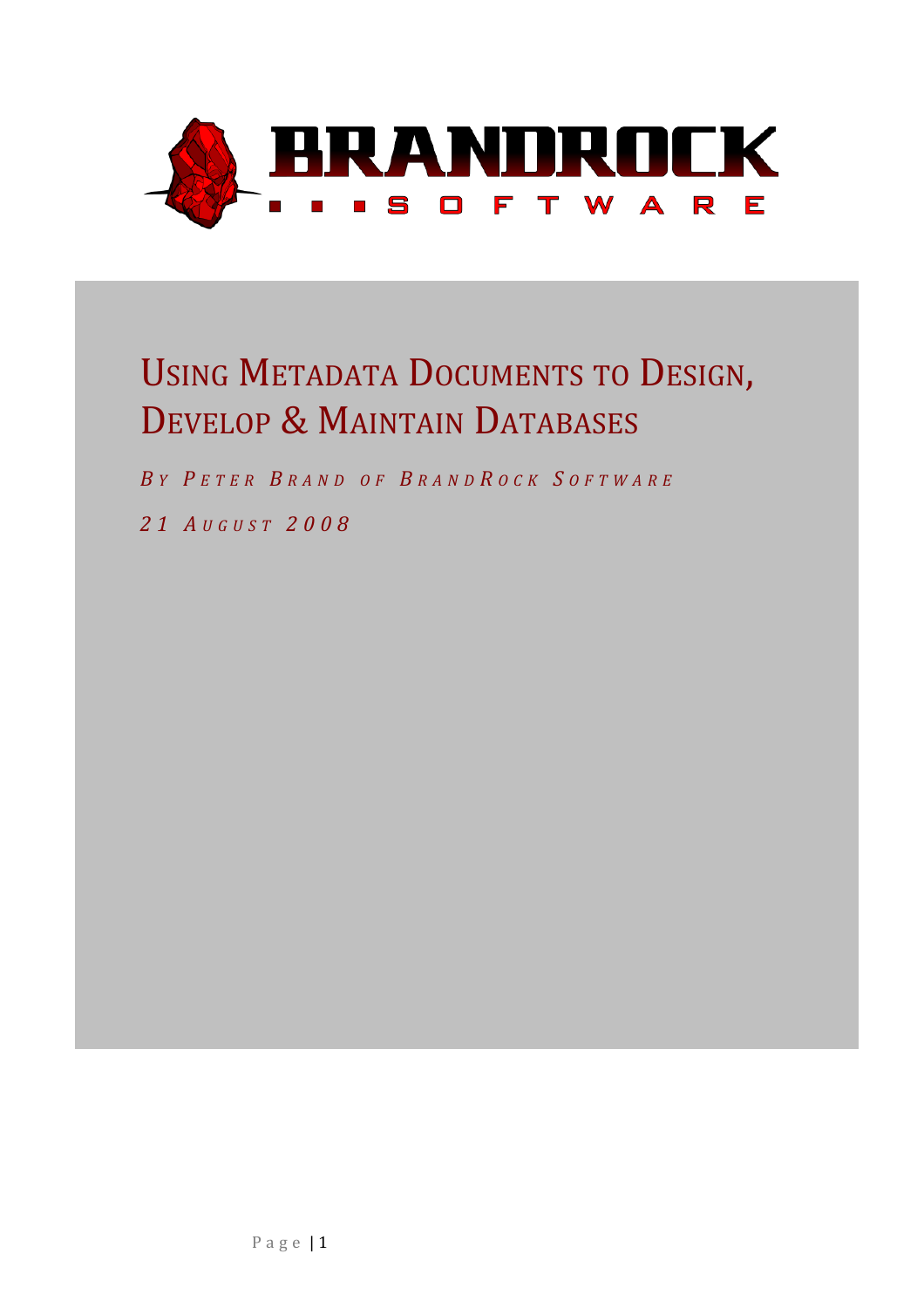# COPYRIGHT NOTICE & DISCLAIMER

While every attempt has been made to ensure that the information in this document is accurate and complete, some typographical errors or technical inaccuracies may exist. BrandRock Software does not accept responsibility for any kind of loss resulting from the use of information contained in this document.

This page shows the publication date. The information contained in this document is subject to change without notice.

This text contains proprietary information, which is protected by copyright. All rights are reserved.

The incorporation of the product attributes discussed in these materials into any release or upgrade of any BrandRock Software product — as well as the timing of any such release or upgrade—is at the sole discretion of BrandRock Software.

This edition was published August 2008.

Copyright © BrandRock Software 2008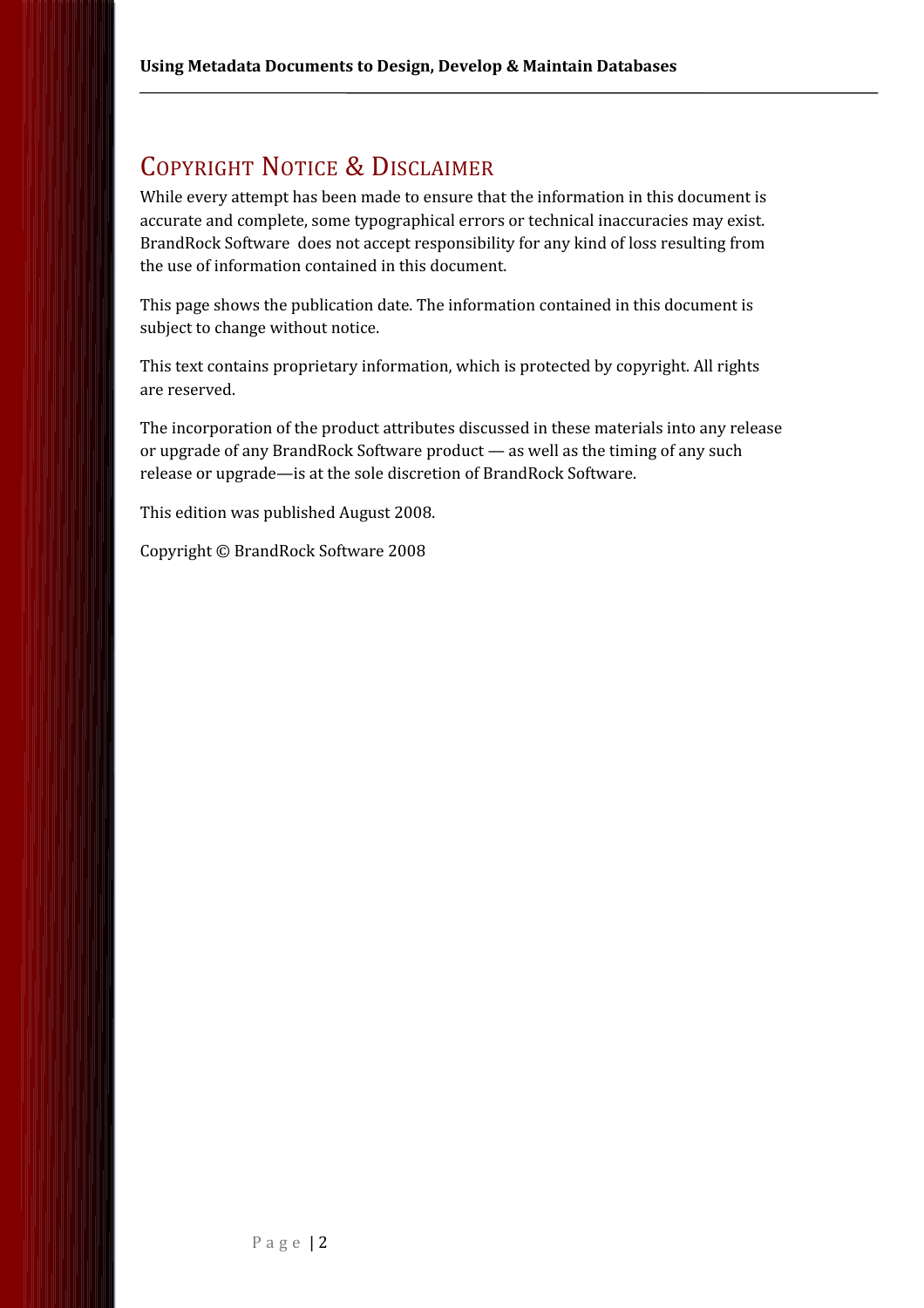

### WHO WE ARE

BrandRock Software is a sole proprietorship company operating out of Cape Town, South Africa. Headed up by Peter Brand, a veteran Software Developer since 1981 who has had international working experience in United States of America (USA), United Kingdom (UK), New Zealand and South Africa.

BrandRock develops software tools for developers, and software applications for commercial enterprises.

### CONTENTS OF THIS PAPER

This paper discusses how by concentrating on the metadata level to design, document and deploy databases, expensive and disastrous software development mistakes can be avoided . It shows how the metadata level can be used to improve the software development life cycle, providing the ability to analyze, document and control the database development process.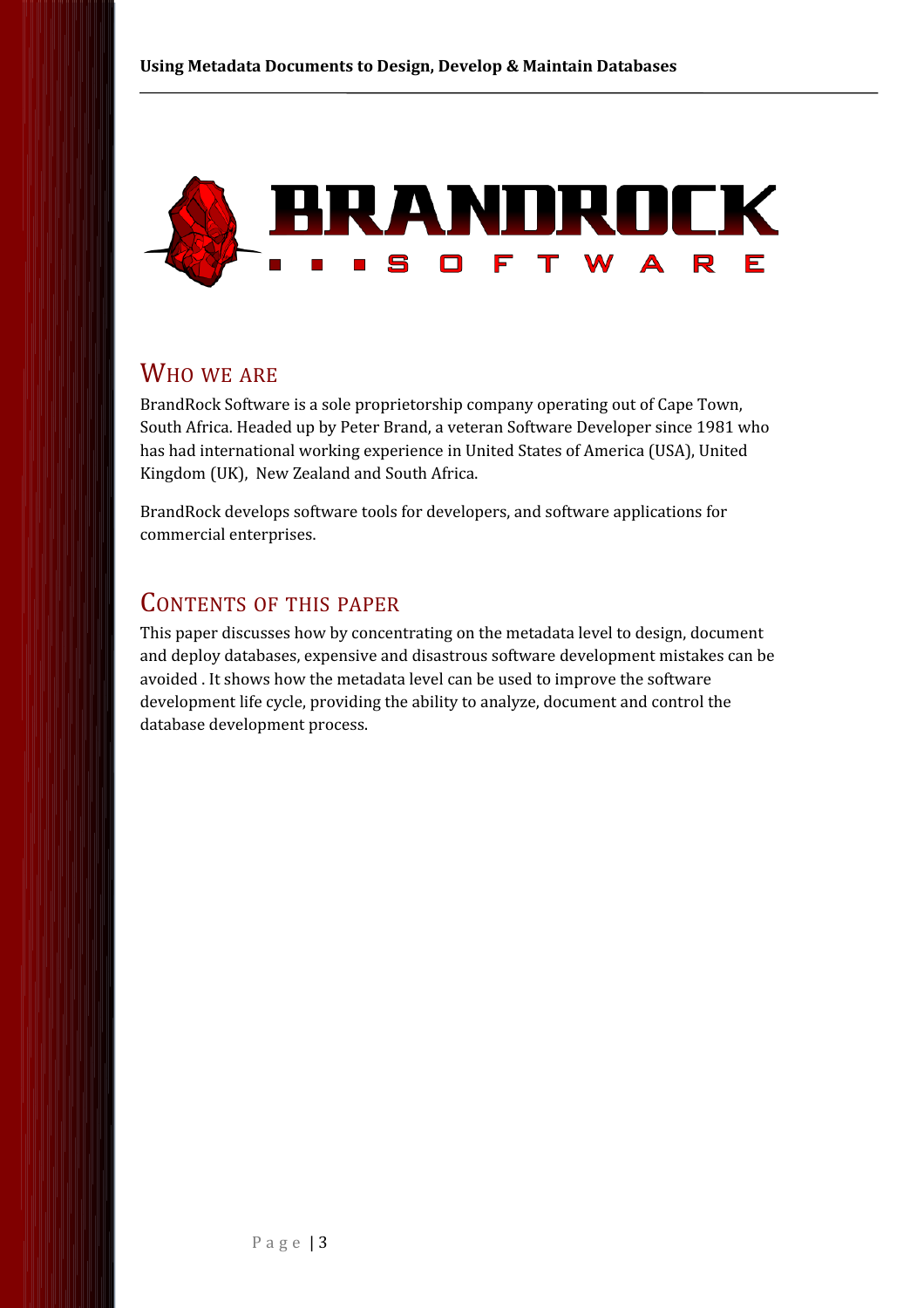### **INTRODUCTION**

The heart of any application that stores data, is the back-end database or databases that it uses. As a result, a significant proportion of the development team's efforts are spent working with the database: designing and understanding its structure, coding software to interface to it, populating the database with static data, and a host of other related tasks. Failure or oversight in any one of those tasks can prove expensive or even disastrous to the application and the enterprise.

## DATABASE DEVELOPMENT LIFE-CYCLE

#### STATE OF PLAY

Typically, development teams are organized into islands of responsibility with limited or restricted flows of information between them.

Various tools and methodologies for database development are used to varying degrees of success. Designer uses one set of tools to design, and documents or data dictionary with varying levels of detail to support their design. Application code to interface to the database is maintained by hand by the development team. Deployment of structure changes and data content changes are manually documented and manually and repeatedly done on each instance of the database; development, testing and production by the administration team. Version control is carried out by storing various documents in the audit trail repository. Utilities have been created to compare databases to verify correct deployment and for analysis. All of this serves to get the job done, but it is limited, labor intensive and prone to error.

Database Management Systems (DBMS's) do not position themselves as tools for the complete database development life-cycle. They focus on providing the tools to enable a Database Administrator (DBA) to configure particular instances of a database. They do not provide documentation helpful for developers to understand the design or to generate data-access level code. They do not provide the ability to extend the database model beyond the proprietary properties that they provide. They are tools for a DBA, not for a developer or analyst.

Database model design tools on the other hand, distance themselves from any particular DBMS but then make themselves of little use to the DBA.

Software developers function on an island between the designers and the administrators. They have to interpret and understand the database design, and rely on the administrators to implement database changes in tandem with their software changes.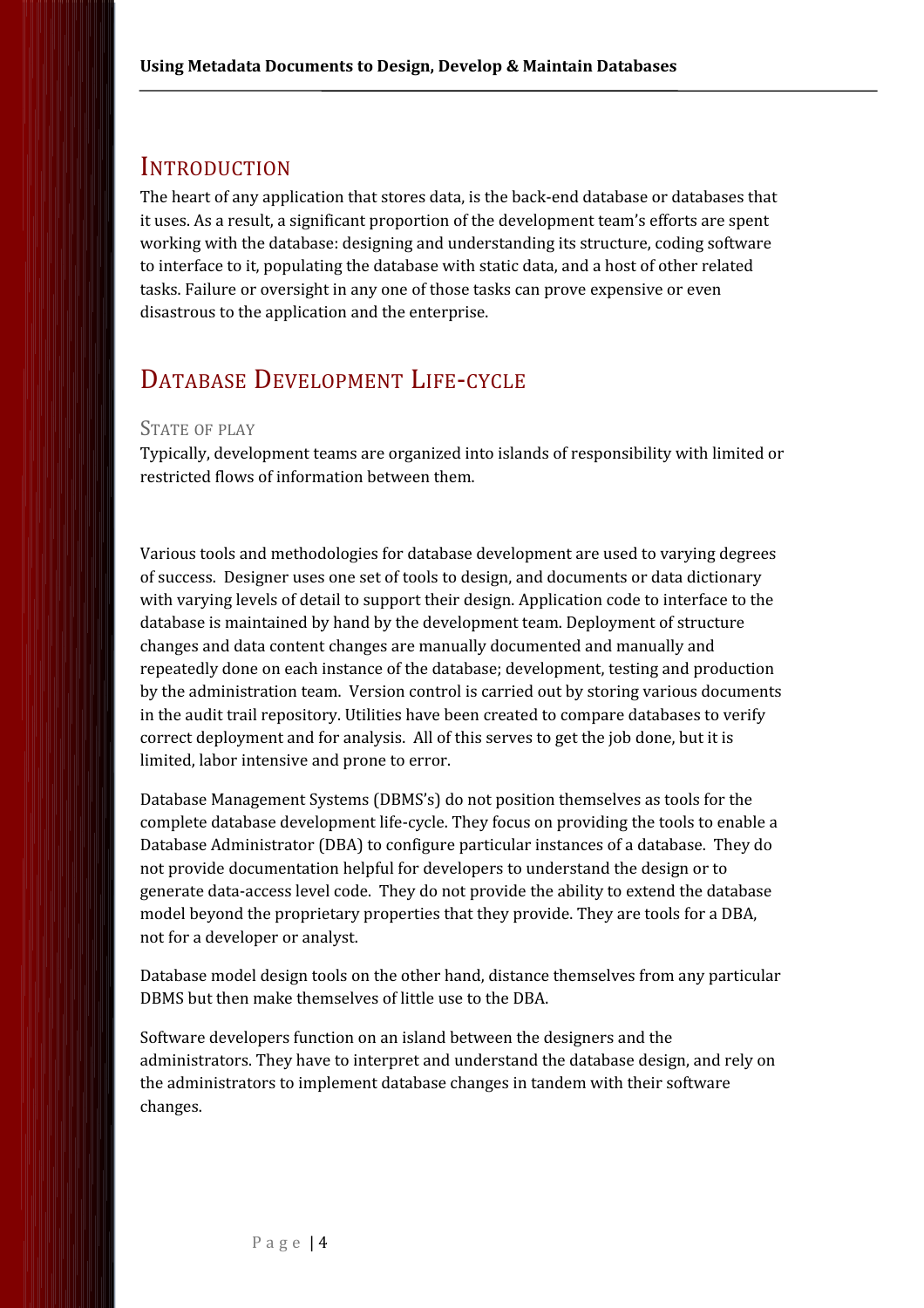

Ultimately, the "Database" is defined by a set of documents and scripts and by one or more instances on servers in the enterprise.

#### RISING TO THE METADATA LEVEL

To get some leverage in the process, an obvious method would be to have a single document that pulls together the needs of Designers, Developers and Administrators, covering all aspects of the database and its instances. Effectively pulling all team members onto to the same island, facilitating better communication and efficiency.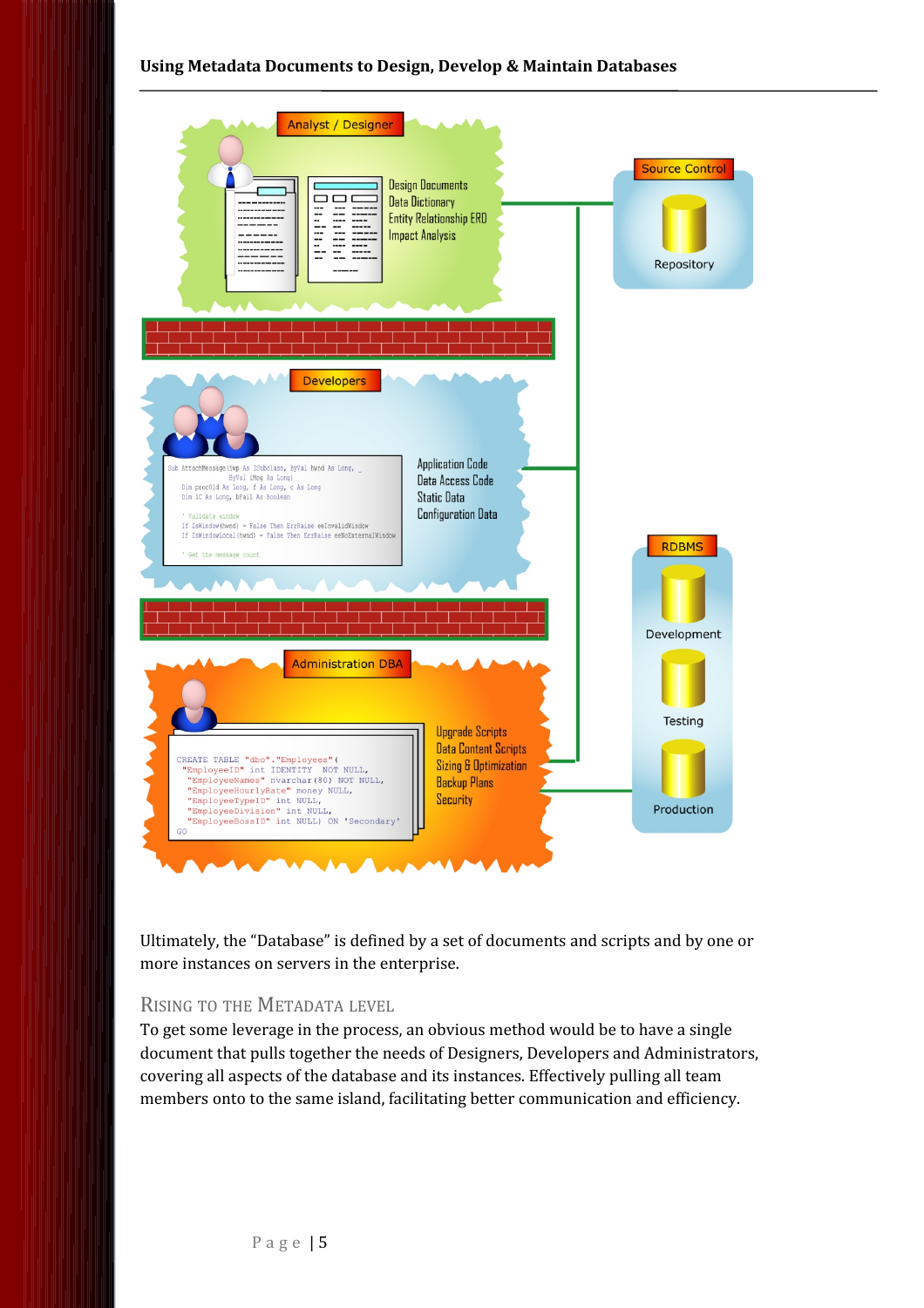

The metadata document (DSDX in the diagram above) should contain the following information:

- $^{35}_{17}$  Database and Version identification: version number, company & designer details, general information.
- $^{35}_{17}$  Database Structure: all information necessary to create the database tables, indexes, foreign keys etc.
- $^{35}_{17}$  Database Code: all non-structural information such as stored procedures, functions, views etc.
- $^{35}_{17}$  Instance specifications: information for the instances of the database (Development, Test and Production) such as size, physical location etc.
- $^{35}_{17}$  Database Security: all users, groups and their access permissions matrix to each of the instances above.
- $^{35}_{17}$  Design Documentation: not only a data dictionary which describes columns, but documentation on all structures and procedures, design notes etc.
- $^{35}_{17}$  Entity Relationship Diagrams: information to construct the diagrams, as many as desired for a range of audience, with different levels of detail, with overlapping information .
- $^{35}_{17}$  Data Population SQL scripts: used to prepare instances to populate new tables, new rows or new columns with data; to correct existing data; or to update staticcontent tables (also known as configuration, system, code, or look-up tables).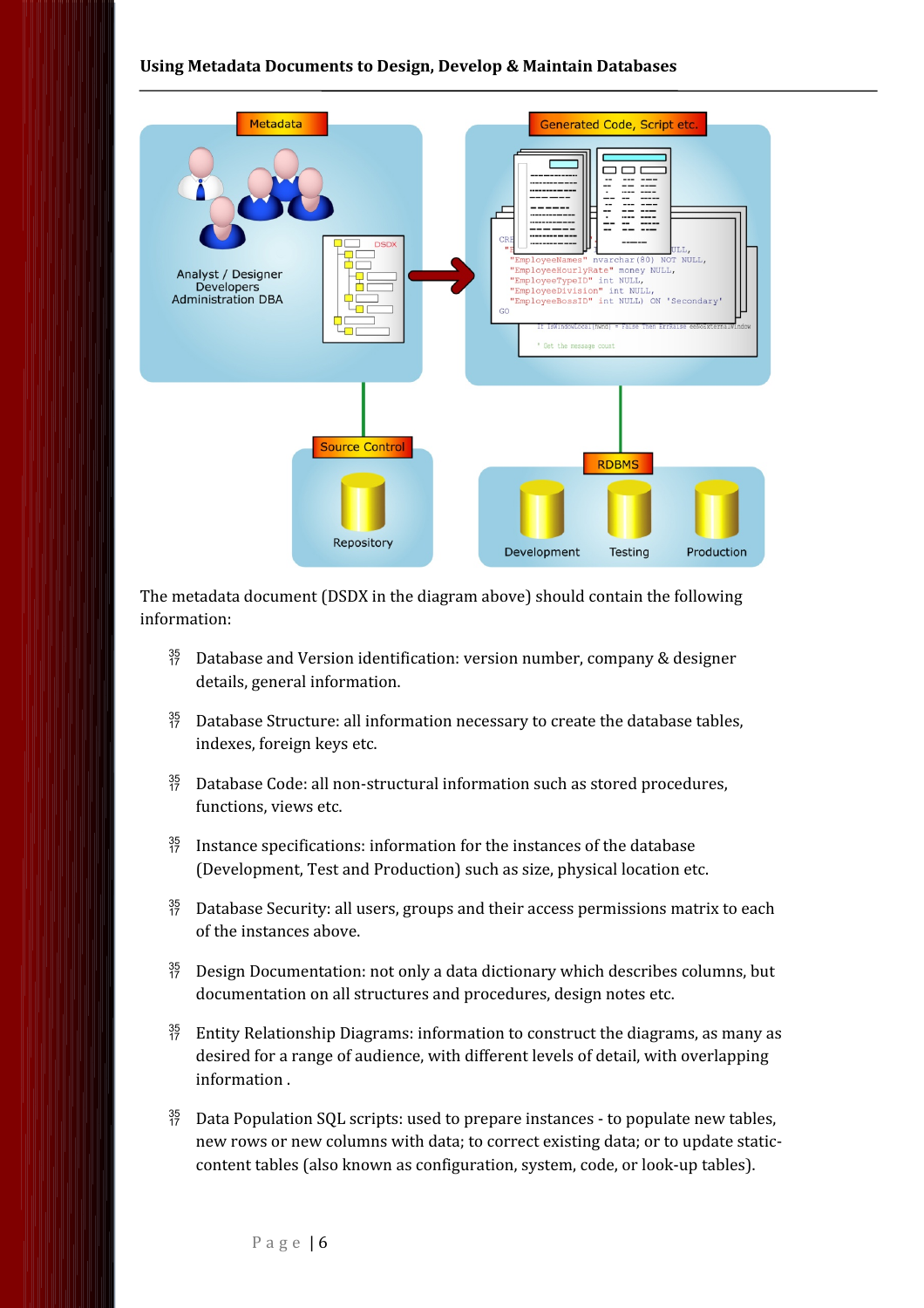$^{35}_{17}$  Any other properties that the end-user may require (the document must be extensible).

From this metadata document would flow the following processes.

#### *DE S I G N*

- $^{35}_{17}$  Design proposals can be constructed and reviewed, independent of the development environment.
- $\frac{35}{17}$  Ad-hoc queries for design consistency, where-used, impact analysis etc. are achieved by querying the metadata. This method can be used to find for example "all tables that have a column named xyz" (where-used) or "all tables that have a primary key that is not referenced by an integrity check" (design consistency).
- $\frac{35}{12}$  Customized, extensible reports on any facet of the database. Although DBMS's generally provide access to report on their metadata, this method allows complete reporting by including other information not part of the DBMS metadata. For examples Tables could be categorized by usage, or grouped into subsystems etc.

#### *DE V E L O P M E N T*

- $^{35}_{17}$  Program code for an n-tier application data-access layer can be automatically generated from the metadata. This process is made simpler because the metadata could contain extended properties required for the process.
- $\frac{35}{17}$  Information required for the User Interface (UI) layer could be automatically extracted from the metadata: form labels, help text, validation rules etc.

#### *A D M I N I S T R A T I O N*

- $^{35}_{17}$  By comparing two versions of the metadata, script required to effect the changes could be automatically generated. Huge savings in DBA time would be made, no change would be overlooked.
- $^{35}_{27}$  An audit report could generated to show what changes were made between versions. The metadata document could also be stored and tracked with standard change control repositories used for application code.
- $^{35}_{17}$  Depending on the capabilities of the relevant DBMS, parts of the metadata could be generated from an existing database catalog. This method could be used to create (reverse engineer) a starting-point metadata, or for verification against a master metadata, to ensure the database instance does not deviate from design.

#### *TE A M C O M M U N I C A T I O N*

- $^{35}_{17}$  The metadata can be transmitted and collaboratively worked on, discussed and approved amongst a distributed development team, as a single complete document.
- $^{35}_{17}$  The metadata can be shared for review by an expert on normalization, consistency, naming conventions etc.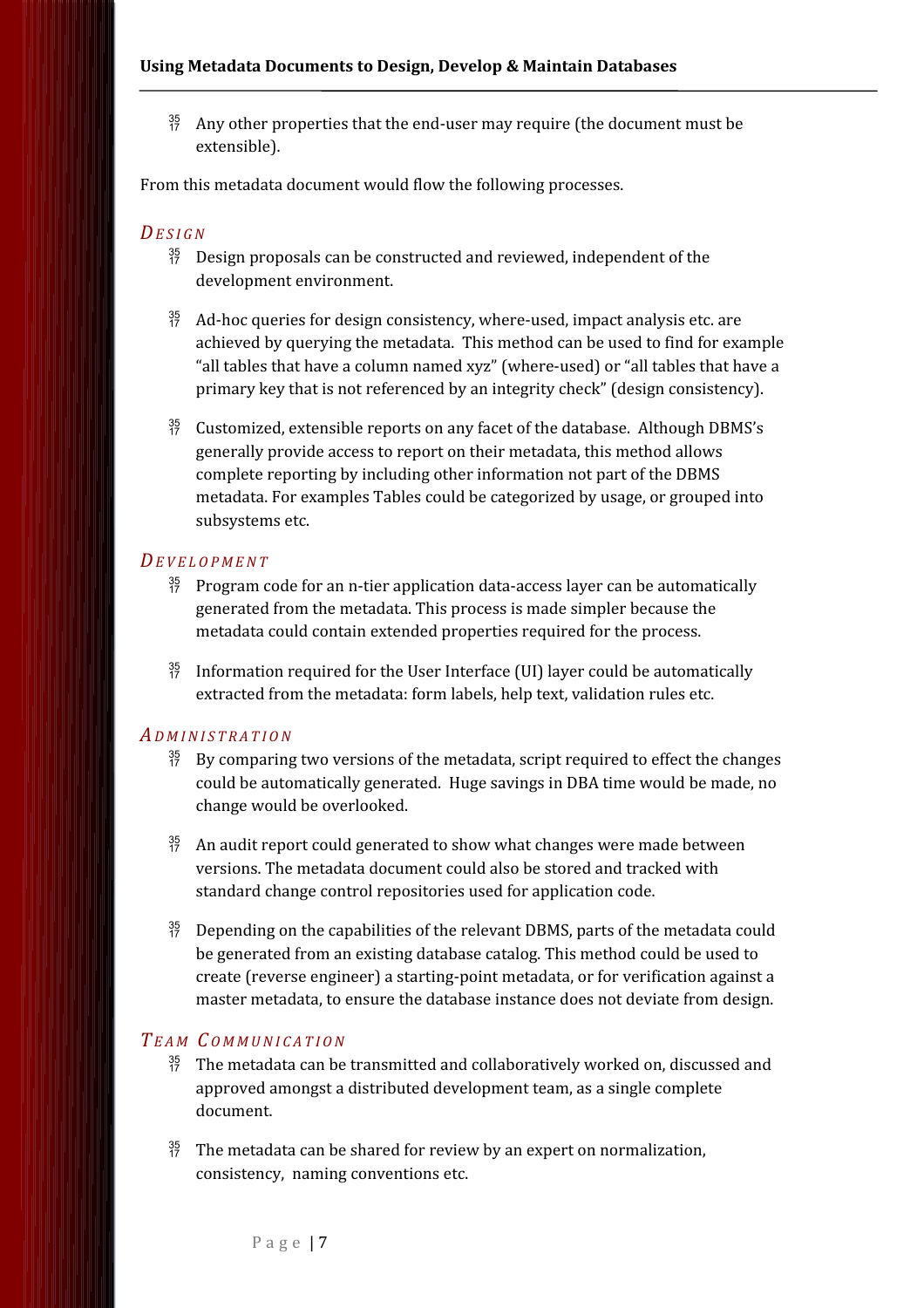$^{35}_{17}$  All team members would have accessible information as to the purpose and content of all parts of the database, with the ability to create personalized reports and views of the metadata to suit their needs.

#### *RE D U C E D RI S K*

- $\frac{35}{17}$  Deviations between design, documentation and implementation are reduced by having all information in one document, combined with an automated deployment of changes.
- $^{35}_{17}$  Improved communication between team members reduces misunderstandings and improves efficiency.
- $^{35}_{17}$  Standards for the correct manipulation of database objects when upgrading can be enforced. For example, tables where a column is to be deleted are always backed up to retain old data.
- $^{35}_{17}$  Technical skill shortages can be alleviated by automatic script generation to process complex or unusual changes, and to implement agreed standards and best practices.

#### BUILDING A CENTRAL METADATA ENVIRONMENT

#### *CH O I C E O F TE C H N O L O G Y*

An obvious choice for storing the database metadata would be an XML document. XML provides the structure and the flexibility to store all the metadata and allow for customized extensions required by the enterprise.

XPATH provides the ability to query the metadata for analysis (where used, impact analysis) and application user interface support (retrieving input validation rules, labels for forms, help text etc) .

 XSLT can transform the metadata for reporting, SQL script generation and application code generation.

 XSD is used to define the contents of the metadata, including custom properties added by the enterprise. It could be used by tools that edit the document.

At BrandRock, we built the Xeus™ Database Studio on the XML platform.

#### *C E N T R A L I Z I N G T H E ME T A D A T A*

Depending on the DBMS used, reverse engineering the database structure is possible either programmatically (using an API) or via DBMS reports or script. At BrandRock we have been able to reverse engineer Microsoft SQL Server 7, 2000 and 2005 databases into XML metadata successfully using Microsoft's API.

Merging design and data dictionary data into the metadata is probably the harder task, depending entirely how it is currently being stored, and how accessible it is.

Undoubtedly, this is where short-term effort needs to be invested to achieve the benefits of a centralized metadata.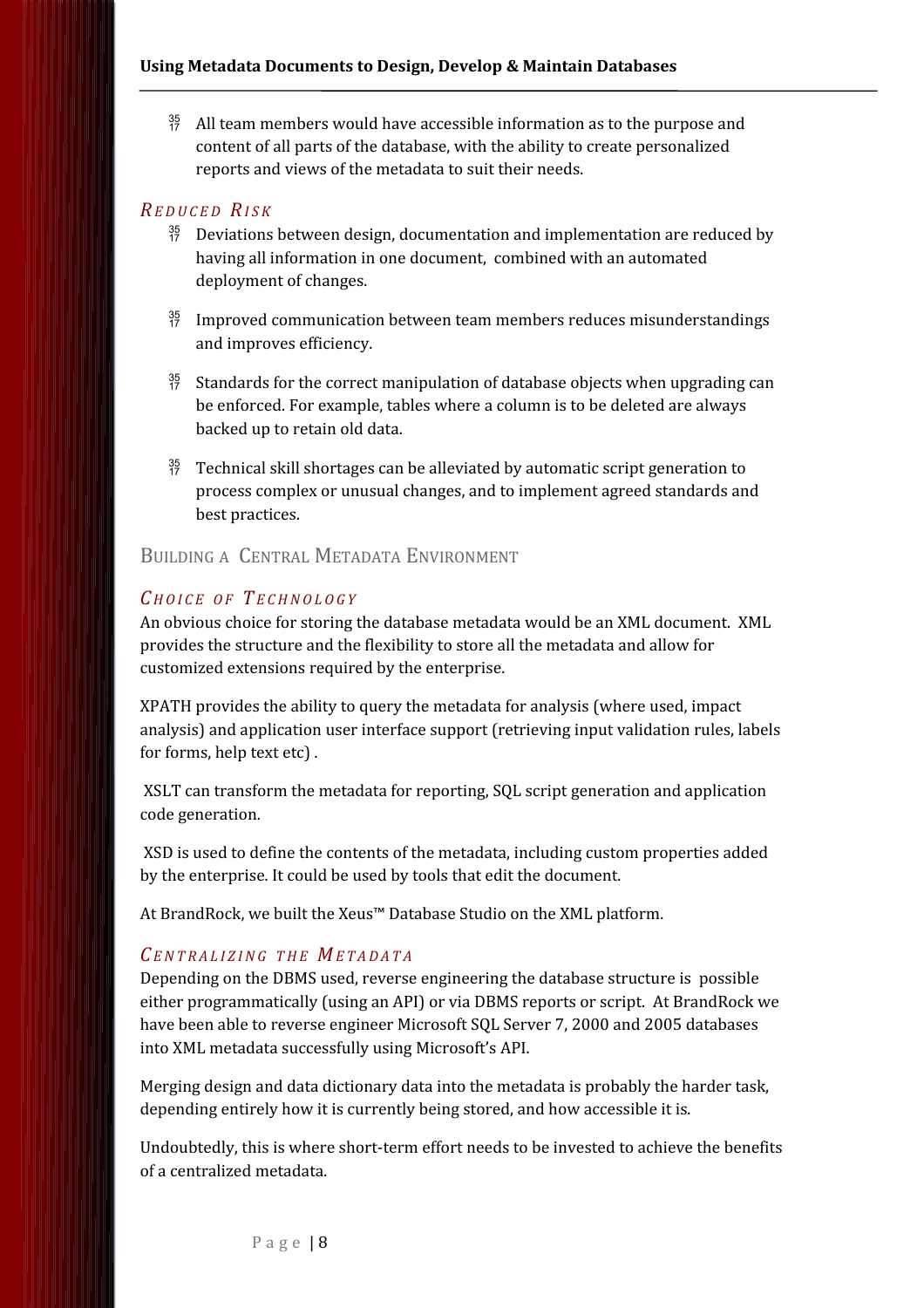#### *T O O L S & UT I L I T I E S*

Standard XML editing tools could be used to edit the metadata, but would probably not be able to render Entity Relationship Diagrams. If the ERD's are stored in VRML, a browser could be used to render them. Alternatively a custom tool would have to be built to render the ERD from XML.

All reports, code and script generation can be build with XSLT transformations.

Generating SQL upgrade script is achieved by comparing two versions of the metadata, detecting differences and generating the SQL code required. This is somewhat complicated by having to ensure cross-dependent changes are done in the correct sequence (e.g. new column is added to the table before the index in which it is included).

#### *C O N C L U S I O N*

BrandRock's Xeus™ Database Studio has a complete solution for the team to design, develop and deploy databases using an XML metadata document. Visit [www.brandrock.co.za](http://www.brandrock.co.za/) for more information and to download a free trial version.